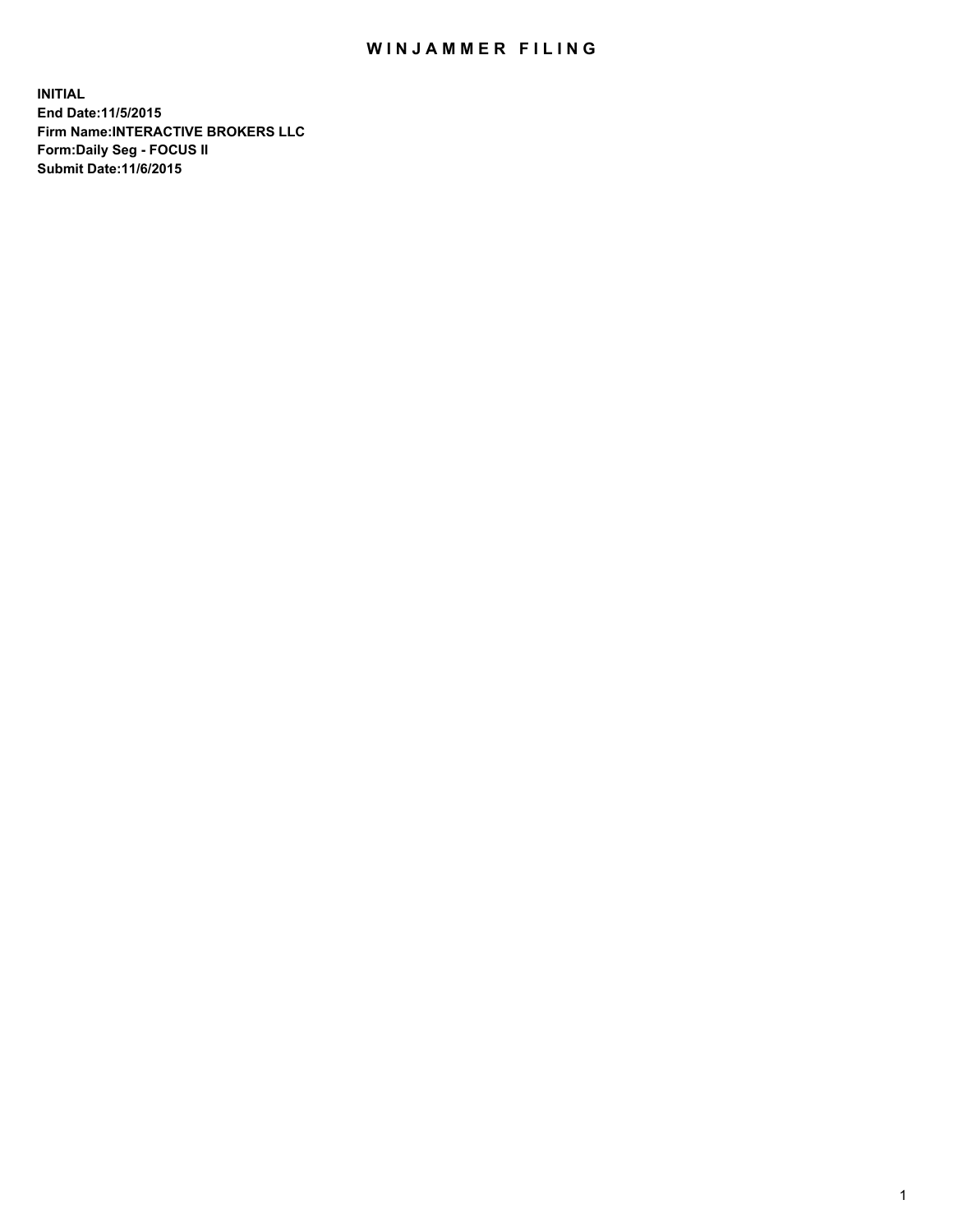## **INITIAL End Date:11/5/2015 Firm Name:INTERACTIVE BROKERS LLC Form:Daily Seg - FOCUS II Submit Date:11/6/2015 Daily Segregation - Cover Page**

| Name of Company<br><b>Contact Name</b><br><b>Contact Phone Number</b><br><b>Contact Email Address</b>                                                                                                                                                                                                                         | <b>INTERACTIVE BROKERS LLC</b><br><b>Alex Parker</b><br>203-618-7738<br>aparker@interactivebrokers.com |
|-------------------------------------------------------------------------------------------------------------------------------------------------------------------------------------------------------------------------------------------------------------------------------------------------------------------------------|--------------------------------------------------------------------------------------------------------|
| FCM's Customer Segregated Funds Residual Interest Target (choose one):<br>a. Minimum dollar amount: ; or<br>b. Minimum percentage of customer segregated funds required:% ; or<br>c. Dollar amount range between: and; or<br>d. Percentage range of customer segregated funds required between:% and%.                        | <u>0</u><br>155,000,000 245,000,000<br>0 <sub>0</sub>                                                  |
| FCM's Customer Secured Amount Funds Residual Interest Target (choose one):<br>a. Minimum dollar amount: ; or<br>b. Minimum percentage of customer secured funds required:%; or<br>c. Dollar amount range between: and; or<br>d. Percentage range of customer secured funds required between: % and %.                         | <u>0</u><br>80,000,000 120,000,000<br><u>00</u>                                                        |
| FCM's Cleared Swaps Customer Collateral Residual Interest Target (choose one):<br>a. Minimum dollar amount: ; or<br>b. Minimum percentage of cleared swaps customer collateral required:%; or<br>c. Dollar amount range between: and; or<br>d. Percentage range of cleared swaps customer collateral required between:% and%. | <u>0</u><br>0 <sub>0</sub><br>0 <sub>0</sub>                                                           |

Attach supporting documents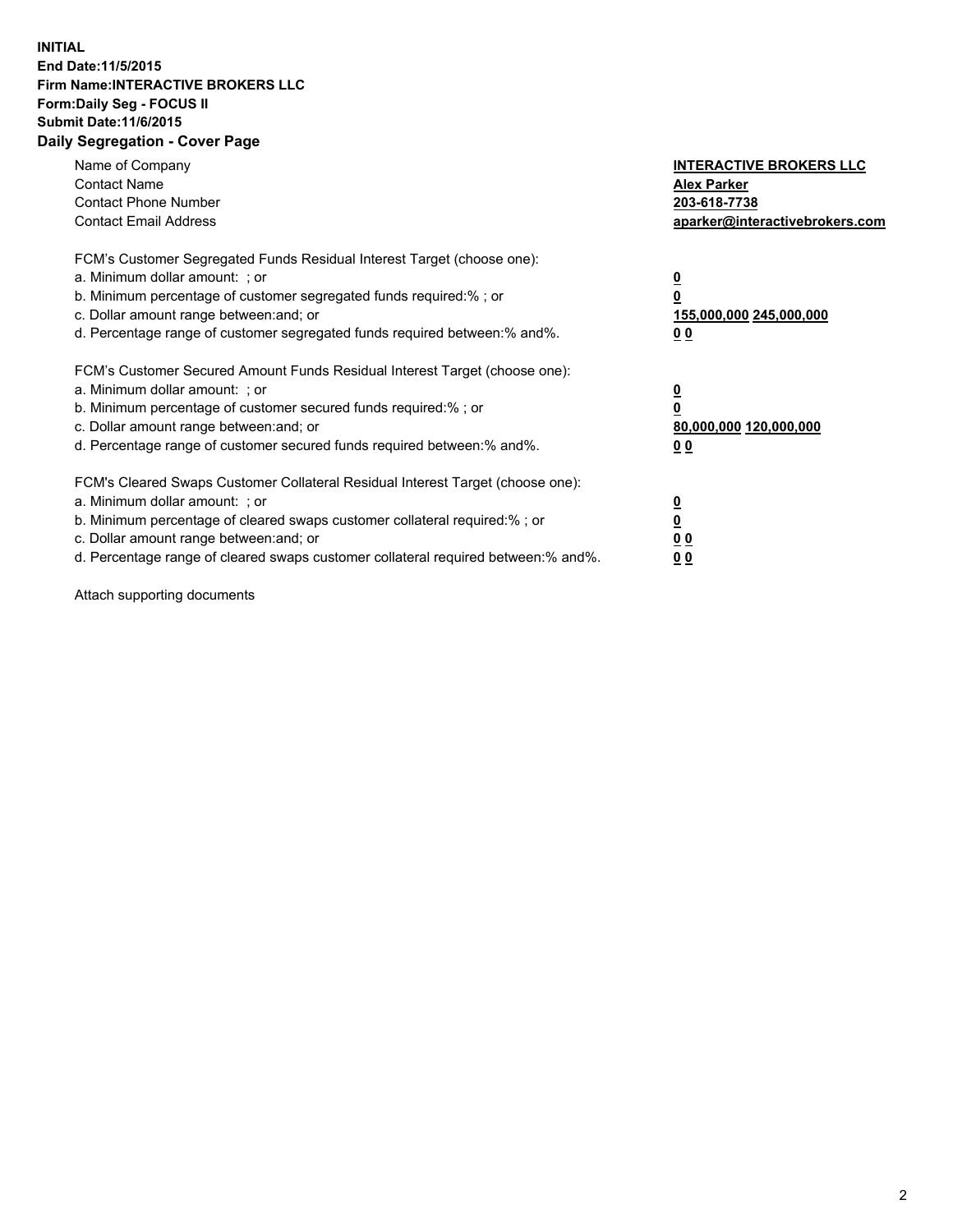## **INITIAL End Date:11/5/2015 Firm Name:INTERACTIVE BROKERS LLC Form:Daily Seg - FOCUS II Submit Date:11/6/2015 Daily Segregation - Secured Amounts**

|     | Dany Ocgregation - Oceanea Annoanta                                                                        |                                  |
|-----|------------------------------------------------------------------------------------------------------------|----------------------------------|
|     | Foreign Futures and Foreign Options Secured Amounts                                                        |                                  |
|     | Amount required to be set aside pursuant to law, rule or regulation of a foreign                           | $0$ [7305]                       |
|     | government or a rule of a self-regulatory organization authorized thereunder                               |                                  |
| 1.  | Net ledger balance - Foreign Futures and Foreign Option Trading - All Customers                            |                                  |
|     | A. Cash                                                                                                    | 326,983,345 [7315]               |
|     | B. Securities (at market)                                                                                  | $0$ [7317]                       |
| 2.  | Net unrealized profit (loss) in open futures contracts traded on a foreign board of trade                  | 861,969 [7325]                   |
| 3.  | Exchange traded options                                                                                    |                                  |
|     | a. Market value of open option contracts purchased on a foreign board of trade                             | 31,114 [7335]                    |
|     | b. Market value of open contracts granted (sold) on a foreign board of trade                               | -37,847 [7337]                   |
| 4.  | Net equity (deficit) (add lines 1.2. and 3.)                                                               | 327,838,581 [7345]               |
| 5.  | Account liquidating to a deficit and account with a debit balances - gross amount                          | 348,247 [7351]                   |
|     | Less: amount offset by customer owned securities                                                           | 0 [7352] 348,247 [7354]          |
| 6.  | Amount required to be set aside as the secured amount - Net Liquidating Equity                             | 328,186,828 [7355]               |
|     | Method (add lines 4 and 5)                                                                                 |                                  |
| 7.  | Greater of amount required to be set aside pursuant to foreign jurisdiction (above) or line                | 328,186,828 [7360]               |
|     | 6.                                                                                                         |                                  |
|     | FUNDS DEPOSITED IN SEPARATE REGULATION 30.7 ACCOUNTS                                                       |                                  |
| 1.  | Cash in banks                                                                                              |                                  |
|     | A. Banks located in the United States                                                                      | 2,273,274 [7500]                 |
|     | B. Other banks qualified under Regulation 30.7                                                             | 0 [7520] 2,273,274 [7530]        |
| 2.  | Securities                                                                                                 |                                  |
|     | A. In safekeeping with banks located in the United States                                                  | 387,078,254 [7540]               |
|     | B. In safekeeping with other banks qualified under Regulation 30.7                                         | 0 [7560] 387,078,254 [7570]      |
| 3.  | Equities with registered futures commission merchants                                                      |                                  |
|     | A. Cash                                                                                                    | $0$ [7580]                       |
|     | <b>B.</b> Securities                                                                                       | $0$ [7590]                       |
|     | C. Unrealized gain (loss) on open futures contracts                                                        | $0$ [7600]                       |
|     | D. Value of long option contracts                                                                          | $0$ [7610]                       |
|     | E. Value of short option contracts                                                                         | 0 [7615] 0 [7620]                |
| 4.  | Amounts held by clearing organizations of foreign boards of trade                                          |                                  |
|     | A. Cash                                                                                                    | $0$ [7640]                       |
|     | <b>B.</b> Securities                                                                                       | $0$ [7650]                       |
|     | C. Amount due to (from) clearing organization - daily variation                                            | $0$ [7660]                       |
|     | D. Value of long option contracts                                                                          | $0$ [7670]                       |
|     | E. Value of short option contracts                                                                         | 0 [7675] 0 [7680]                |
| 5.  | Amounts held by members of foreign boards of trade                                                         |                                  |
|     | A. Cash                                                                                                    | 70,772,331 [7700]                |
|     | <b>B.</b> Securities                                                                                       | $0$ [7710]                       |
|     | C. Unrealized gain (loss) on open futures contracts                                                        | -6,479,328 [7720]                |
|     | D. Value of long option contracts                                                                          | 31,120 [7730]                    |
|     | E. Value of short option contracts                                                                         | -37,845 [7735] 64,286,278 [7740] |
| 6.  | Amounts with other depositories designated by a foreign board of trade                                     | 0 [7760]                         |
| 7.  | Segregated funds on hand                                                                                   | $0$ [7765]                       |
| 8.  | Total funds in separate section 30.7 accounts                                                              | 453,637,806 [7770]               |
| 9.  | Excess (deficiency) Set Aside for Secured Amount (subtract line 7 Secured Statement<br>Page 1 from Line 8) | 125,450,978 [7380]               |
| 10. | Management Target Amount for Excess funds in separate section 30.7 accounts                                | 80,000,000 [7780]                |
| 11. | Excess (deficiency) funds in separate 30.7 accounts over (under) Management Target                         | 45,450,978 [7785]                |
|     |                                                                                                            |                                  |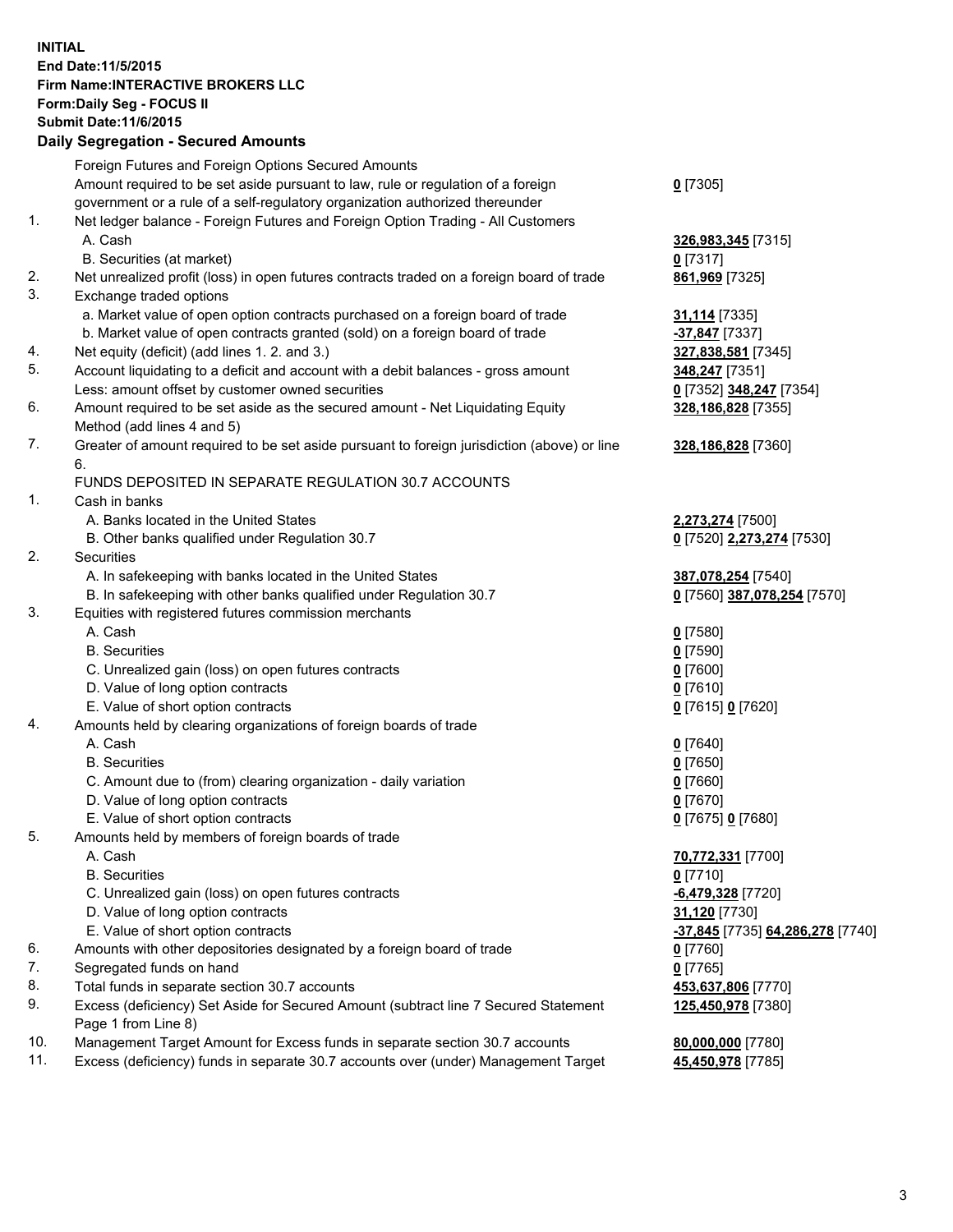**INITIAL End Date:11/5/2015 Firm Name:INTERACTIVE BROKERS LLC Form:Daily Seg - FOCUS II Submit Date:11/6/2015 Daily Segregation - Segregation Statement** SEGREGATION REQUIREMENTS(Section 4d(2) of the CEAct) 1. Net ledger balance A. Cash **2,730,557,880** [7010] B. Securities (at market) **0** [7020] 2. Net unrealized profit (loss) in open futures contracts traded on a contract market **-102,390,145** [7030] 3. Exchange traded options A. Add market value of open option contracts purchased on a contract market **83,895,105** [7032] B. Deduct market value of open option contracts granted (sold) on a contract market **-158,936,515** [7033] 4. Net equity (deficit) (add lines 1, 2 and 3) **2,553,126,325** [7040] 5. Accounts liquidating to a deficit and accounts with debit balances - gross amount **432,679** [7045] Less: amount offset by customer securities **0** [7047] **432,679** [7050] 6. Amount required to be segregated (add lines 4 and 5) **2,553,559,004** [7060] FUNDS IN SEGREGATED ACCOUNTS 7. Deposited in segregated funds bank accounts A. Cash **260,933,583** [7070] B. Securities representing investments of customers' funds (at market) **1,418,137,499** [7080] C. Securities held for particular customers or option customers in lieu of cash (at market) **0** [7090] 8. Margins on deposit with derivatives clearing organizations of contract markets A. Cash **22,522,895** [7100] B. Securities representing investments of customers' funds (at market) **1,134,534,341** [7110] C. Securities held for particular customers or option customers in lieu of cash (at market) **0** [7120] 9. Net settlement from (to) derivatives clearing organizations of contract markets **-1,021,026** [7130] 10. Exchange traded options A. Value of open long option contracts **83,874,872** [7132] B. Value of open short option contracts **-158,916,339** [7133] 11. Net equities with other FCMs A. Net liquidating equity **0** [7140] B. Securities representing investments of customers' funds (at market) **0** [7160] C. Securities held for particular customers or option customers in lieu of cash (at market) **0** [7170] 12. Segregated funds on hand **0** [7150] 13. Total amount in segregation (add lines 7 through 12) **2,760,065,825** [7180] 14. Excess (deficiency) funds in segregation (subtract line 6 from line 13) **206,506,821** [7190] 15. Management Target Amount for Excess funds in segregation **155,000,000** [7194] **51,506,821** [7198]

16. Excess (deficiency) funds in segregation over (under) Management Target Amount Excess